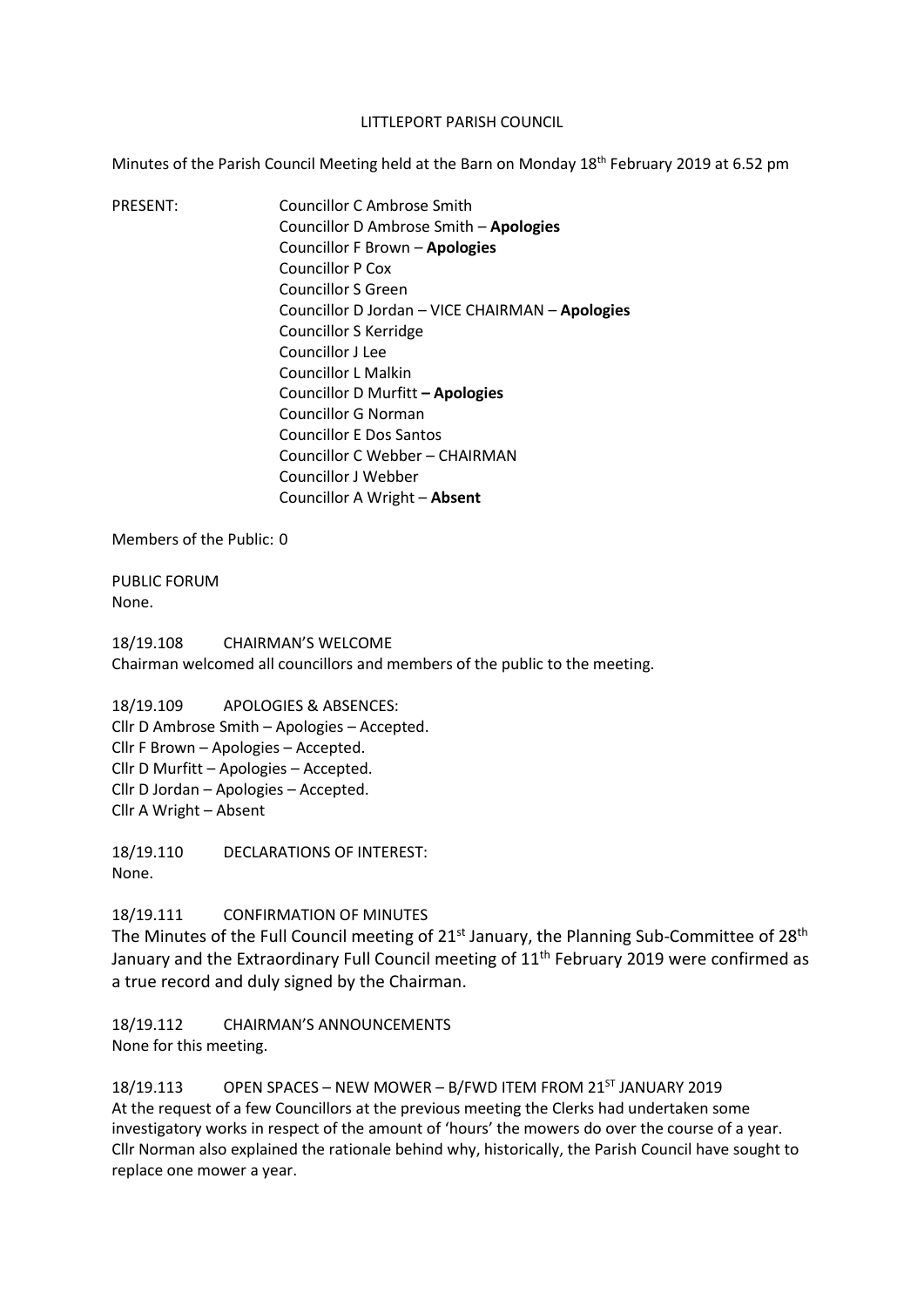A synopsis of the work carried out by the mower was illustrated as follows:

The mowers are not commercial mowers. A narrower cut mower is required to cut between each grave and commercial mowers have wider cut lengths.

Mowers do not have 'hour' counters as they are not commercial. Each mower cuts approximately 6 acres of grass a minimum of 45 times per year, equating to:

 $6 \times 45 = 270$  acres per annum

In addition to the cemetery, the mowers are used for the following areas:

- Urban Art Project (old toilets)
- Allotments car park and pathways
- Pocket Park
- Padnal to the railway line
- Parsons Lane

The cost of new mower – approx. £2,500 Estimated resale value after 3 years of use - £400 Estimated resale value after 2 years of use - £1,600/£1,700

Each Councillor present received a copy of this synopsis for their information.

Following discussion, it was AGREED that a new quotation be sought for a replacement mower for the forthcoming season.

# 18/19.114 NEW CEMETERY – TRANSPORT STATEMENT FEE QUOTATIONS

In order for the planning application to ECDC to be submitted a transport statement is required to be lodged at the same time.

The Architect/Agent dealing with the application, A J Fleet, has obtained, on the Parish Council's behalf, two estimates for this statement and a decision is required as to which company to instruct. The two quotes are as follows:

£2,450+VAT – M-EC. This quotation includes a speed survey. £7,500+VAT – WSP. This quotation does not include a speed survey.

Both companies have indicated that they can complete the statement and submit the report by the end of March 2019.

Following discussion it was AGREED that the contract for the preparation of the transport statement be awarded to M-EC in the sum of £2,450 + VAT and the Clerks were instructed to inform AJ Fleet as soon as possible to request that the works be commenced.

# 18/19.115 FINANCE

115.1 The Financial Statements of the Parish Council were signed by the Chairman as a true representation of the accounts held by the Parish Council.

115.2 Payments made out of meeting from 21<sup>st</sup> January to 17<sup>th</sup> February 2019 are listed on the attached spreadsheet for information.

115.3 No orders for payments required authorisation due to having been paid out of meeting which are listed on the attached spreadsheet as mentioned at 115.2 above.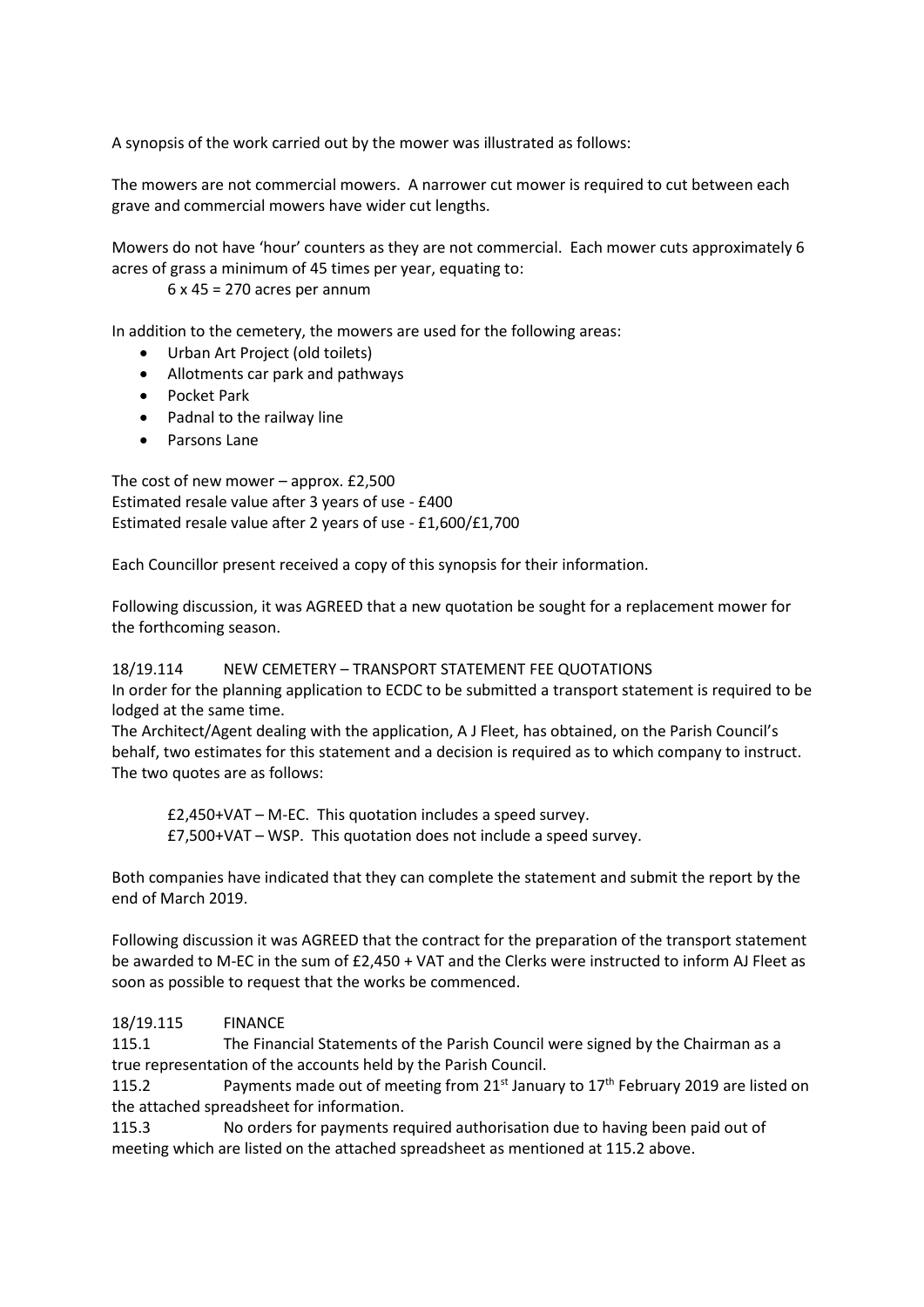## 0115.4 The Chairman authorised the BACS payments to be made to staff.

# 18/19.116 CLERKS' FOLLOW UP DIARY

The Clerk had, at the request of Councillors, drawn up a list of duties carried out by the groundsmen with a view to comparing services provided by other Parishes in the surrounding area and what the cost of any of these services would be to the Parish Council if they were to be, in the future, outsourced. Each Councillor present received a list of the works carried out at both the Cemetery and other Open Spaces around the village.

The results of the further enquiries would be brought back to the next meeting of the Parish Council on 18th March 2019.

An audit of play equipment will be undertaken by the Amenities Sub-Committee when the weather gets warmer with a view to compiling a comprehensive list for remedial works and/or replacements. The Clerks were requested to ensure that this audit coincided with the annual inspection by Wicksteed.

We are currently in the process of updating our contact information for all allotment holders and all holders have been written to enclosing new updated terms of tenancy and a request for information.

### 18/19.117 DISTRICT COUNCILLORS' REPORT

CAS updated the meeting on the news received from the Combined Authority in respect of the agreement by the Department for Transport for an eight-car train service operating, during peak periods, between Cambridge and King's Lynn. This will result in platform 2 at Littleport to 167 meters to accommodate the eight-car trains and the provision of step free access to platform 1. The works to do these modifications is expected to commence in October 2019 with the infrastructure being completed by Summer 2020.

PC/CAS/JW updated those present on the current situation in respect of ECDC's local plan following receipt of the Planning Inspector's modifications letter.

There will be a recommendation to full Council on 21 February 2019 (agenda item 14) to withdraw the emerging Local Plan and to revert to the Local Plan of 2015. This is in the light of the inexplicable and bizarre Inspectors report received recently. The local plan would be so changed as to become unrecognisable. No rationale was offered by the Inspector for any of the required changes and the additional numbers of houses in undeliverable locations (including Littleport) which would make the new local plan immediately open to challenge.

The modifications required by the Inspector included deleting the policy for higher access disability standards for example. A link to the Strategic Planning Manager's report and the Inspectors Note regarding her examination is stated below.

<https://www.eastcambs.gov.uk/sites/default/files/agendas/28%20fc210219%20T208.pdf> – Report. <https://www.eastcambs.gov.uk/sites/default/files/agendas/30%20fc210219%20T208%20Ap1B.pdf> – Inspector's Note.

### 18/19.118 COUNTY COUNCILLOR'S REPORT

None received for this meeting due to apologies having been submitted.

### ITEMS FOR NEXT AGENDA ARISING FROM THIS MEETING

Nothing arising.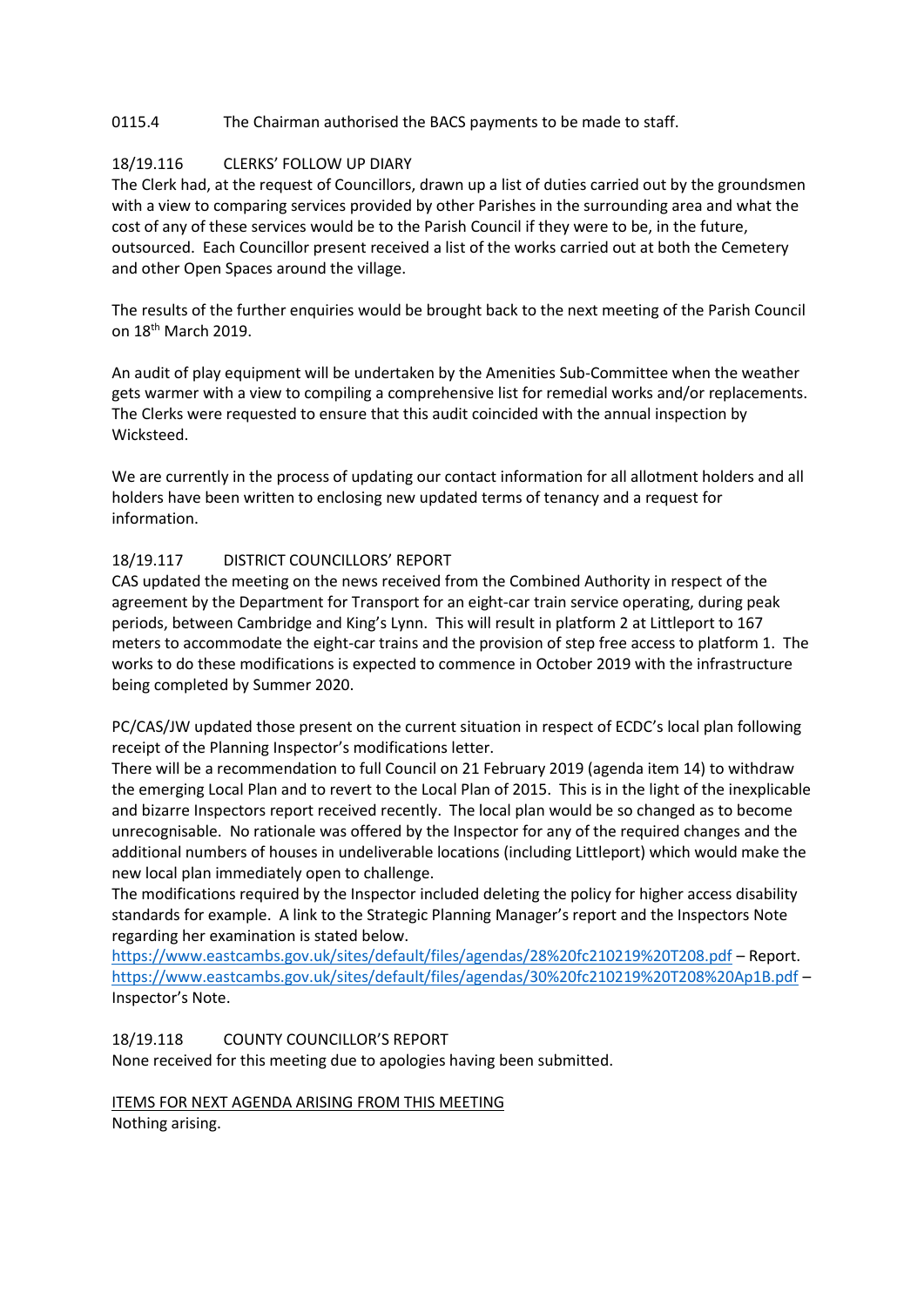There being no further business the meeting closed at 7.42 pm.

Signed: …………………………………………. Chairman Dated: …………………………………………